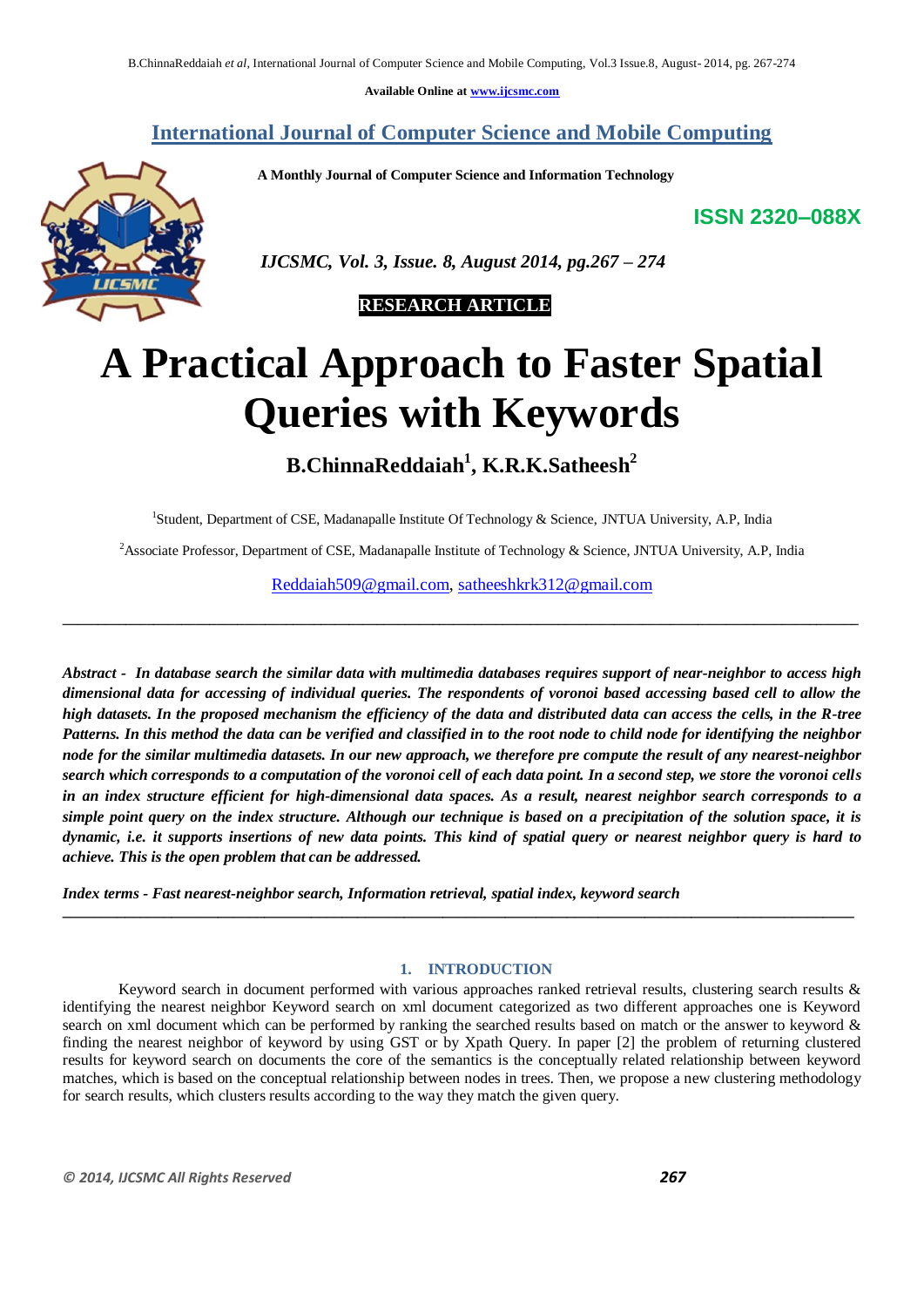Spatial databases are the databases that hold geographical information. They contain data that is essentially multidimensional. Such databases can be used for obtaining information based on queries. However, the queries of this kind will have more number of criteria making it so complex. Based on the query point and predicates, the underlying system should process the request. For instance query might be made on hotels, locations, schools, hospitals, lakes, parks and so on with various combinations of criteria. Many location based services in the world need nearest neighbor searches. The NN search is not simple. It needs to process huge amount of geography information. As the number of geographic properties are more and multi-dimensional in nature, developing such systems is considered non trivial. Search speed is an essential element in such systems. With respect to a web application for making searches on geographical data, speed is an important factor. The application should produce desired results in short span of time. This is a challenging problem needs to be addressed.

The report of Internet has recognized grow to an forever increase amounts of text data associate with multiple dimension (attributes), for example, client reviews in shopping website (e.g., Amazon) are continually associate with attribute like prices, models, and rates. A traditionals OLAP information cubes can be in nature extensive to review and navigate structured data together with unstructured text data. Such a cube model is called text dice [1]. A cell in the text cube aggregate a set of document/items with identical attribute values in a split of size. Keyword inquiry, one of the most accepted and easy to use ways to recover helpful data from a group of basic documents is being extensive to R-DBMS to regain data from text-rich attribute [2], [3]. Given a set of keywords, accessible methods aim to find important items or join of objects (e.g., link by distant keys) that control all or several of the keywords. Conventional IR technique can be used to status documenters" accord to the import. In a large text DB, however, the number of related documents to a queries could be great, and a user have to use much time impression them. If a document is connected with attributes information's, in a data cubes model ( $a$  multidimensional space induced by the attributes") e.g., the passage cube, a cell aggregate the document with identical value in a separation of attribute. Such a assembly of documents is associate with each cell, consequent to an object that can be directly optional to the user for the given query. These paper study the problems of keyword-based top-k search in text cubes, i.e., given a keyword query, find the top-k most significant cells in a text cube. When user want to regain information from a text cube using keyword question, believe that important cells, rather than important documents, are prefer as the answers, because: 1) important cells are easy for users to browse; and 2) important cells present users insight about the association b/w the values of relational attributes and the text data.

Many existing solutions use R-Tree for holding indexing information. The R-Tree is one of the data structures which are dynamic in nature. It is best used to hold information that will change frequently. When new data is added, or an existing data is modified, the R-Tree is bound to get changes. This makes the data structure so dynamic and it needs to have huge amount of indexes so as to support faster access to the data which resides in the underlying database. The R-Tree structure is suitable for making NN queries faster. However, this structure has been improved, as found in the literature, and new indexing structure IR-Tree came into existence.

Spatial queries with complex parameters were not explored more. Felipe et al. explored it recently and the indexing structure IR-Tree [1] is used. This tree has some drawbacks as it is not able to cope with huge amount of data containing multiple dimensions. This problem is also known as "curse of dimensionality".

To overcome the drawbacks of IR-Tree, recently, Yufei Tao and Cheng Sheng proposed a new indexing structure named "spatial inverted index" which has been derived from conventional inverted index. This new indexing structure holds huge amount of indexes and dynamic in nature. It is capable of coping with multi-dimensional data. It helps users to have faster access to geographical data. However, Yufei Tao and Cheng Sheng [2] did not apply this indexing structure to some real world application.

## **2. RELETED WORK**

In the paper ... fast nearest neighbor search with keywords", there are methods like spatial index, inverted index, nearest neighbor search. The first method spatial index is used for creating indices because there is huge amount of data need to be stored for searching that data stored in the form of xml documents. If the data storage created in the form of indices then space required is less also time needed for searching the keyword is less. Second method is reversed index. The reversed index data structured in a central module of a usual search engine indexing algorithms. A goal of a search engine presentation is to optimize the speed of the query: find the documents where word occurs. Once an index is residential, which provision lists of words per document; it is next inverted to develop an inverted index. Querying the index would need sequential iteration throughout every document and to every word to verify a matching document. The time memory and dispensation possessions to affect such a query are not always notionally practical. Instead of listing the words per article in the index, the inverted index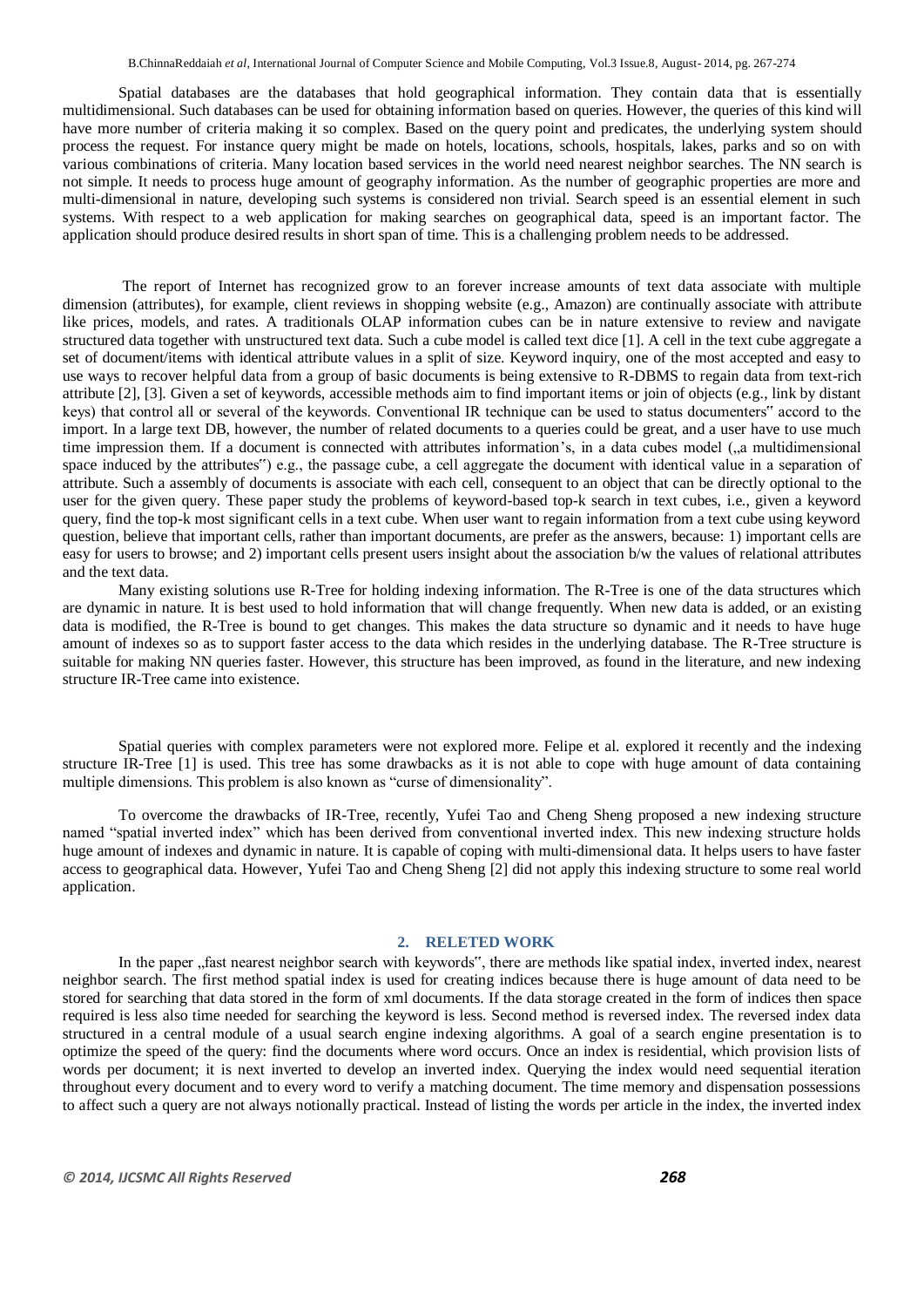B.ChinnaReddaiah *et al*, International Journal of Computer Science and Mobile Computing, Vol.3 Issue.8, August- 2014, pg. 267-274

data structure is urbanized which lists the documents per word. The inverted index produced, the query can now be determined by jumping to the word id in the inverted index. These were effectively inverted indexes with a small amount of supplementary explanation that required a implausible amount of attempt to produce.

Third method is near neighbor searching. Nearest neighbor search (NNS), also identified as closeness search, parallel search is an optimization problem for finding closest points in metric spaces. In the paper "Efficient Keyword-Based Search for Top-K Cells in Text Cube" methods used are inverted-index one-scan, document sorted-scan, bottom-up dynamic programming, and search-space ordering. In the top k cells, there is a searching of nearest key to the query. Cubes forms clusters of single unique group which shows its identity.

The spatial dimension is requiring increasing the online objects with geo-location and a text description. The web browsers are satisfied increasing being geo-located and geo-coded also textual information of place is important. To find the different location quickly spatial keyword queries are helpful to strangers. The techniques allow the indexing of data, which contain the both textual information and geo location to answer the spatial keyword queries. The spatial keyword queries are helpful in real life applications.

For example Google maps for each point of location the square shapes geo-tagged documents can be produced. In the twitter also tweets can be extracting. In the field of research community development also the spatial keyword queries are more interest. We have three types of spatial keyword queries. Those are

- 1) Boolean kNN query
- 2) Top-kNN query
- 3) Boolean range query.

*Boolean kNN Query***:** Extract the k objects nearby the users nearby positions such that each objects text description contains the keywords tasty, pizza and cappuccino".

*Top-k kNN Query***:** extracting the k objects with the top ranking scores, calculate from distance between query position and the relevant of their text description to the query keywords tasty, pizza and cappuccino.

*Boolean Range Query***:** "Extract all objects whose text report contains the keywords tasty, pizza, and cappuccino and whose location is within 10 km of the query location.

We introduced the no of geo-textual indices. These indices generally mix with spatial index and a text index structure.

According to spatial index structure the existing indices can be characterized as

- 1) R-tree based indices
- 2) Grid based indices
- 3) Space filling curve based indices

According to text index structure these indices also classified as

- 1) Inverted file based indices
- 2) Signature file based indices

The previous geo-textual indices often report on empirical studies that imply the proposed indices are very competitive with baseline indices. To decide which type of index is most suitable for particular setting is difficult even though by using state of affairs.

# **3. EXISTING SYSTEM METHODOLOGY**

The existing application proposed by Tao and Shang builds a novel access method named "spatial inverted index". This index is different from conventional index. It can deal with multi-dimensional data compatible with NN queries. The search is made using keywords. This method has higher performance when compared with IR2-tree in terms of query response time.

# *Drawbacks of Existing System*

- The existing system does not apply the proposed indexing to a search engine kind of application.
- It does not provide a prototype application to demonstrate proof of concept practically.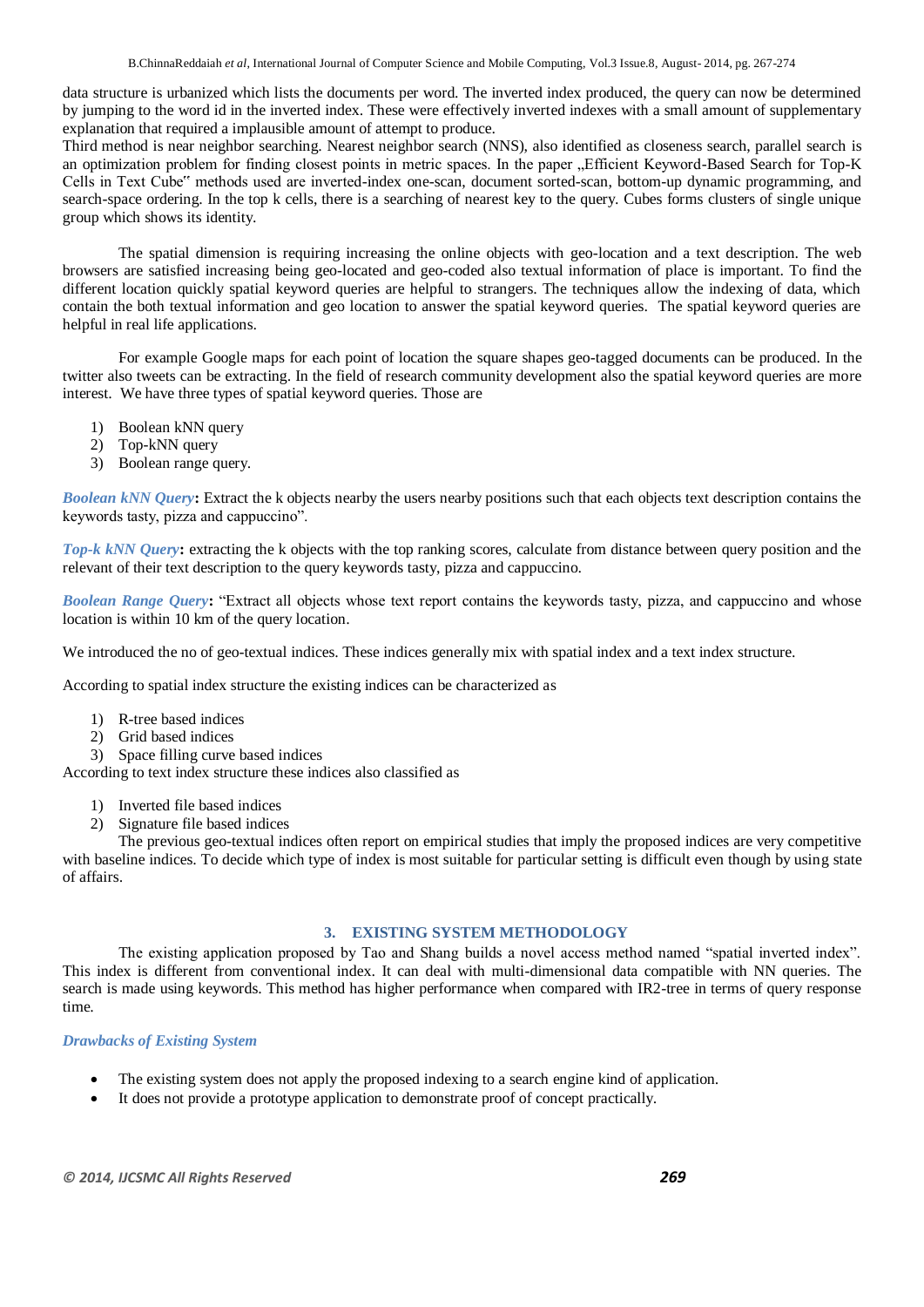B.ChinnaReddaiah *et al*, International Journal of Computer Science and Mobile Computing, Vol.3 Issue.8, August- 2014, pg. 267-274

# **4. PROPOSED SYSTEM**

The proposed system is an extension to the existing system which practically employs the proposed indexing method for faster retrieval of results pertaining to spatial or NN queries by building a search engine kind of application. We built a prototype application that demonstrates the proof of concept.

# *Advantages of Proposed System*

- Faster NN search.
- Prototype application to demonstrate the proof concept.
- Search engine to demonstrate the faster searches.

# **5. SYSTEM ARCHITECTURE**



# **Algorithm**

Our new advance to solve the adjacent national problem is based on pre calculate the solution space. Pre-calculating the solution space means determining the Veroni diagram (cf. figure 1a) of the data points in the database. In the following, we recollect the definition of Veroni cells as provided in [Ro 91].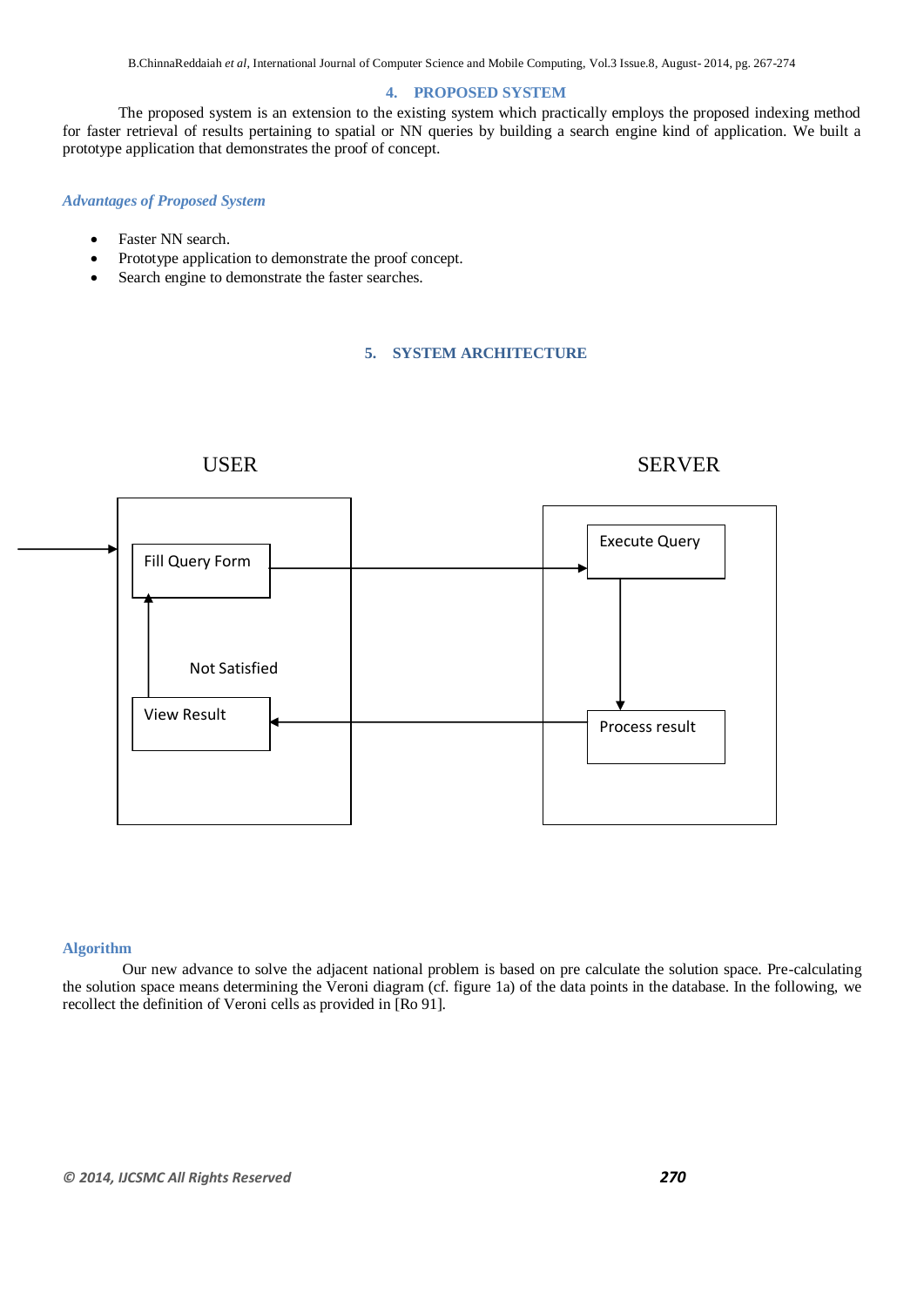

According to designation 2 the sum of the volume of The NN-Diagram of a database of point DB is define as the equivalent estimate diagram for two independent equally spread dimension, figur 2c and d show the two diagrams for a usual multidimensional uni-form distribution, and figure 2e and f show the diagrams for a spare delivery. Let us now consider examples of the NN cell and their MBR approximation for a number of different data distributions. Figure 2a and b show the NN drawing and A consistent delivery is typically generate by using a arbitrary number producer to construct the data values for both of the dimension separately.

# **6. IMPLEMENTATION**

In this article, we propose a newest explanation to in order near national searching which is base on pre calculating and index the explanation break instated of index the information. The solution liberty can be characterized by a total and be related free partition of the information hole into cell, each contain closely single information spots. Every cell consists of all possible reservation point which has the consequent data point as a adjacent fellow citizen. The cell consequently corresponds to the d-dimensional Verona cell [PS 85]. Deter mining the adjacent national of a queries position now become equal to decisive the Verona cells in which the queries point is situated. While the Verona cell can be relatively multipart "high-dimensional polyhedral" which involve too greatly disk space after stored clearly, we estimated the cell by least bound rectangle and accumulate them in a "multidimensional directory agreement" such as the R-tree.

The implementation stage involves careful planning, investigation of the existing system and it's constraints on implementation, designing of methods to achieve changeover and evaluation of changeover methods.

- 1. **Registration**
- 2. **Login**
- 3. **Hotel\_Registration**
- 4. **Search Techniques**
- 5. **Map\_view**
- 6. **Distance\_Search**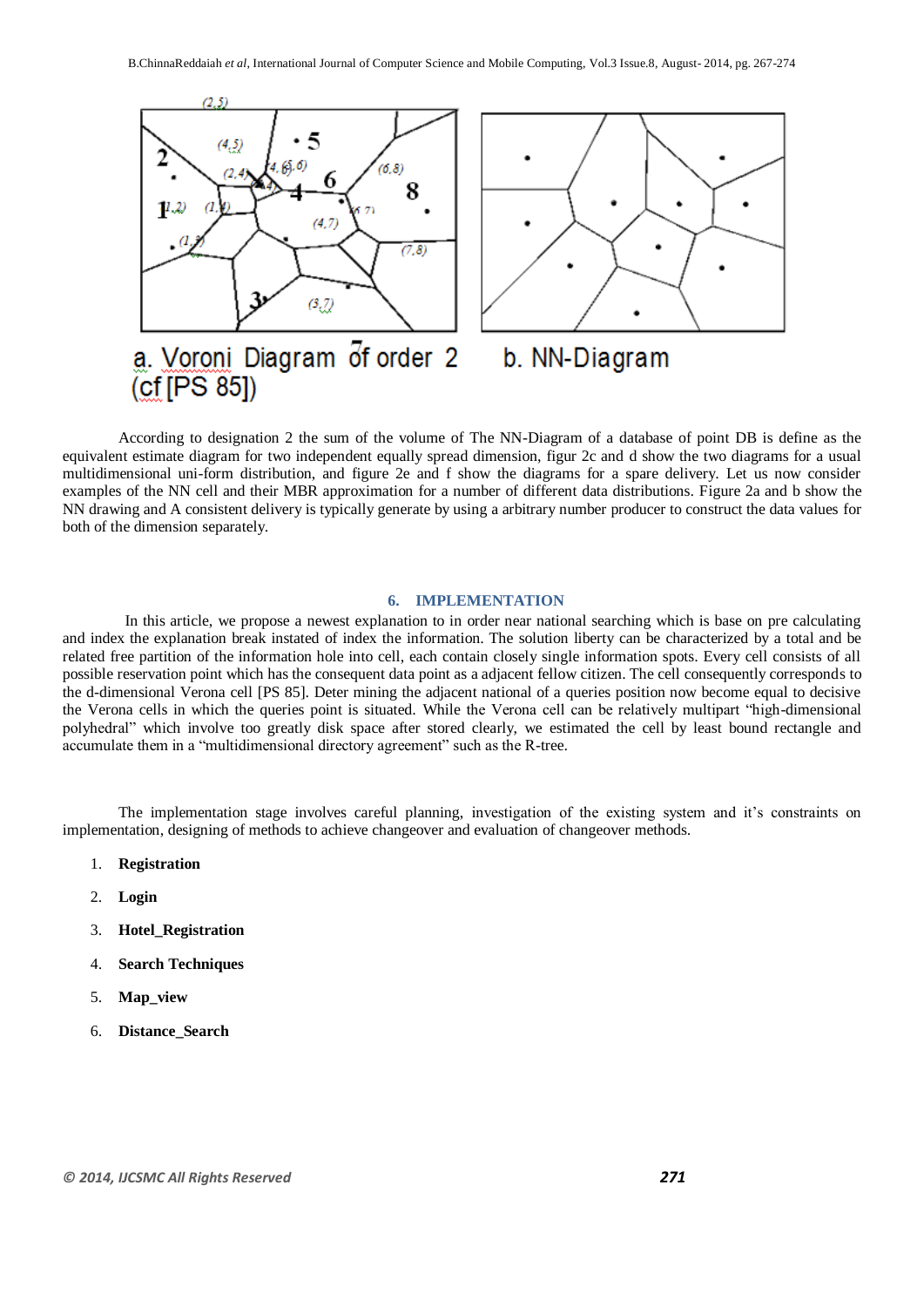#### *Spatial Inverted List:*

The essential compressed version of I-index with embedded coordinates is spatial inverted list (SI-index). Using SIindex we can do query processing by two ways. One is by merging or second is together with R-tress in a distance browsing. The defect of conventional I-index is eliminated by compression because SI-index use small amount of space.

#### *Compression Scheme:*

To reduce the size of an inverted index in the conventional context the compression scheme is mostly used. One unique id is allocated to for each inverted list. This is best useful approach is to record the gaps between consecutive ids and opposite ids.

The each element of list is a point p as  $(id_p, x^p, y_p)$ . The each point contains the Id and two coordinate values of point. The gap keeping have need of a sorted order, this we can apply on only one attribute of the triplet. If we apply the sorting order in list ids, it works effectively the gap keeping achieves the space saving. But if apply on coordinates of point it's not works effectively.

To solve this problem first we apply the gap keeping on coordinates of element of list. But here each element has two coordinates. we change it into only one then gap-keeping apply successfully. To change the multidimensional point into 1D we use Space Filling Curve (SFC) tool. If the two values are in the same space their 1D value will be same. Gap-keeping works effectively after sorting the 1D value.

#### *Building R-trees:*

The compressed version of inverted index is SI-index with converting of co ordinates. It achieved by the merging a number of inverted lists. In these modules we index of each inverted list by R-tree. To process the query by using distance browsing the R-tree works efficiently. The ultimate goal of R-tree is every leaf node of R-tree is block of an inverted list.

The existence of coordinates in the inverted lists logically motivates the creation of an R-tree on each list indexing the points. Next, we discuss how to perform keyword-based nearest neighbor search with such a combined structure.

#### *Registration:*

In this module an User have to register first, then only he/she has to access the data base.

#### *Login:*

In this module, any of the above mentioned person have to login, they should login by giving their email id and password.

## *Hotel\_ Registration:*

In this module Admin registers the hotel along with its famous dish. Also he measures the distance of the corresponding hotel from the corresponding source place by using spatial distance of Google map

## *Search Techniques:*

Here we are using two techniques for searching the document 1)Restaurant Search, 2)Key Search.

#### **Key Search:**

It means that the user can give the key in which dish that the restaurant is famous for .This results in the list of menu items displayed.

#### **Restaurant Search:**

It means that the user can have the list of restaurants which are located very near. List came from the database.

#### *Map\_View:*

The User can see the view of their locality by Google Map(such as map view, satellite view).

#### *Distance\_Search:*

The User can measure the distance and calculate time that takes them to reach the destination by giving speed. Chart will be prepared by using these values. These are done by the use of Google Maps.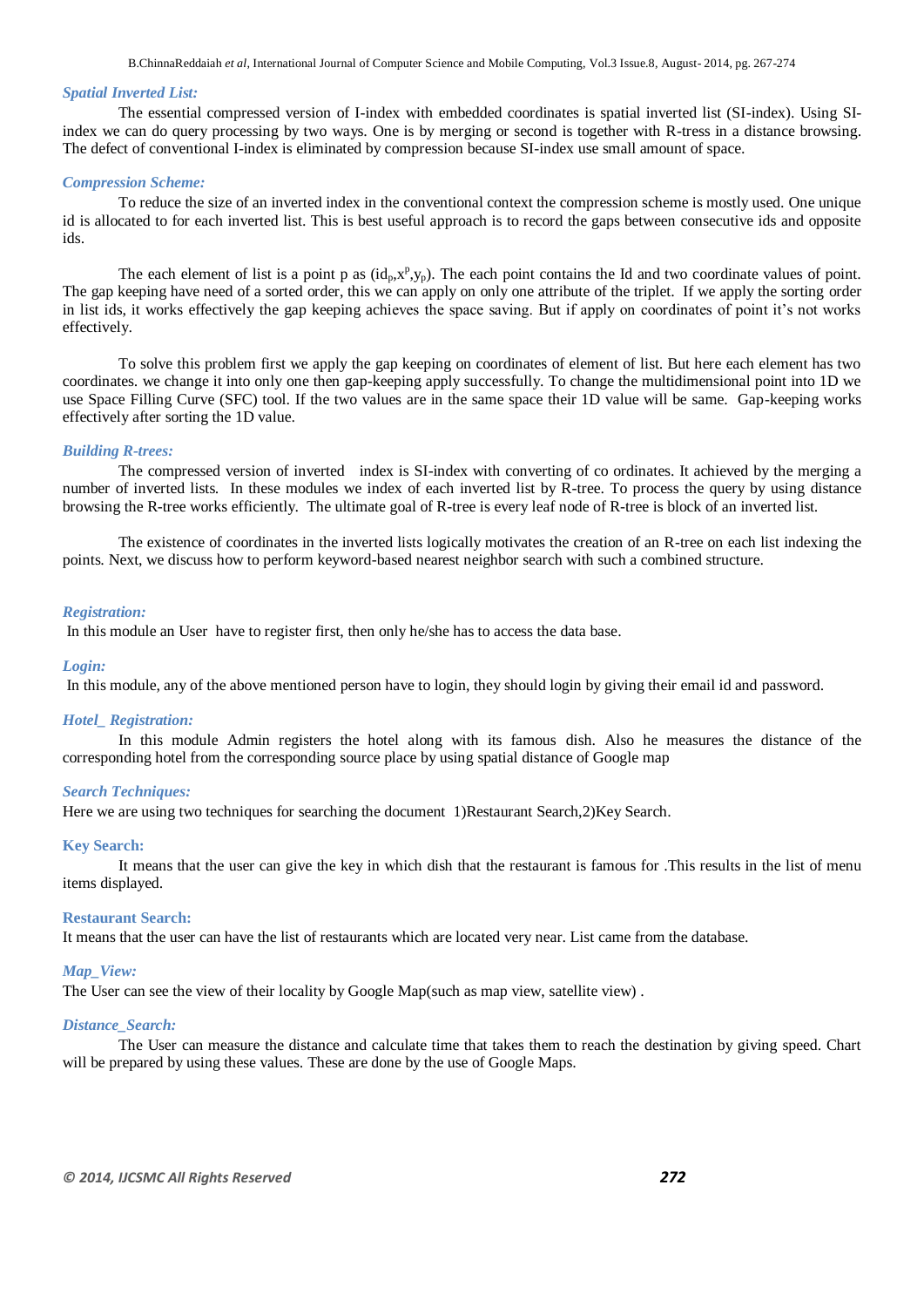## 7. **CONCLUSION**

We planned a new method for professional neighboring state look for in a set of high-dimensional point. Our method is based on the precipitation of the solution freedom of any chance "nearest neighbor search". This corresponds to the division of the voronoi cell of the data point. Since voronoi cells may become quite compound when leaving to elevated dimension, we present a new algorithms for the approximate of high-dimensional voronoi cell using a set of least bound (hyper) rectangles. Though our practice is based on a precomputation of the clarification spaces, it is active, i.e. it wires insertion of original facts point. We lastly show in experiment estimation that our method is efficient for different kind of data and visibly outperforms the status of the art "nearests-neighber algorithms".

#### 8. **Feature Work**

Spatial data is the data that reflects objects in the space. It contains data pertaining to real world objects such as cities, roads, rivers, buildings and so on. Some non-spatial data is also stored along with spatial data. Such data is in a repository known as spatial database. Mining process on such data is complex which is known as spatial data mining. Spatial queries are the queries that are answered based on certain criteria which might use both spatial and non-spatial content. The existing solution for spatial query processing was supporting single keyword query. However in the real world there might be related keywords and need to processing multi-keyword query. Towards this improvement is made for the single keyword search mechanism to support multikeyword search using spatial data mining approach. A prototype application is built which demonstrates the multi-keyword search. Possible future directions include the improvement of visualization and application of spatial data mining for various domains.

## **REFERENCES**

[1] S. Agrawal, S. Chaudhuri, and G. Das. Dbxplorer: A system for keyword-based search over relational databases. In *Proc. of*

*International Conference on Data Engineering (ICDE)*, pages 5–16, 2002.

[2] N. Beckmann, H. Kriegel, R. Schneider, and B. Seeger. The R\*-tree: An efficient and robust access method for points and rectangles. In *Proc. of ACM Management of Data (SIGMOD)*, pages 322–331,1990.

[3] G. Bhalotia, A. Hulgeri, C. Nakhe, S. Chakrabarti, and S. Sudarshan. Keyword searching and browsing in databases using banks. In *Proc. of International Conference on Data Engineering (ICDE)*, pages 431–440, 2002.

[4] X. Cao, L. Chen, G. Cong, C. S. Jensen, Q. Qu, A. Skovsgaard, D. Wu, and M. L. Yiu. Spatial keyword querying. In *ER*, pages 16–29, 2012.

[5] X. Cao, G. Cong, and C. S. Jensen. Retrieving top-k prestige-based relevant spatial web objects. *PVLDB*, 3(1):373–384, 2010.

[6] X. Cao, G. Cong, C. S. Jensen, and B. C. Ooi. Collective spatial keyword querying. In *Proc. of ACM Management of Data (SIG-MOD)*, pages 373–384, 2011.

[7] B. Chazelle, J. Kilian, R. Rubinfeld, and A. Tal. The bloomier filter: an efficient data structure for static support lookup tables. In *Proc. of the Annual ACM-SIAM Symposium on Discrete Algorithms (SODA)*, pages 30–39, 2004.

[8] Y.-Y. Chen, T. Suel, and A. Markowetz. Efficient query processing in geographic web search engines. In *Proc. of ACM Management of Data (SIGMOD)*, pages 277–288, 2006.

[9] E. Chu, A. Baid, X. Chai, A. Doan, and J. Naughton. Combining keyword search and forms for ad hoc querying of databases. In *Proc. of ACM Management of Data (SIGMOD)*, 2009.

[10] G. Cong, C. S. Jensen, and D. Wu. Efficient retrieval of the top-k most relevant spatial web objects. *PVLDB*, 2(1):337–348, 2009.

[11] C. Faloutsos and S. Christodoulakis. Signature files: An access method for documents and its analytical performance evaluation. *ACM Transactions on Information Systems (TOIS)*, 2(4):267–288, 1984.

[12] I. D. Felipe, V. Hristidis, and N. Rishe. Keyword search on spatial databases. In *Proc. of International Conference on Data Engineering (ICDE)*, pages 656–665, 2008.

[13] R. Hariharan, B. Hore, C. Li, and S. Mehrotra. Processing spatialkeyword (SK) queries in geographic information retrieval (GIR) systems. In *Proc. of Scientific and Statistical Database Management (SSDBM)*, 2007.

[14] G. R. Hjaltason and H. Samet. Distance browsing in spatial databases. *ACM Transactions on Database Systems (TODS)*, 24(2):265–318, 1999.